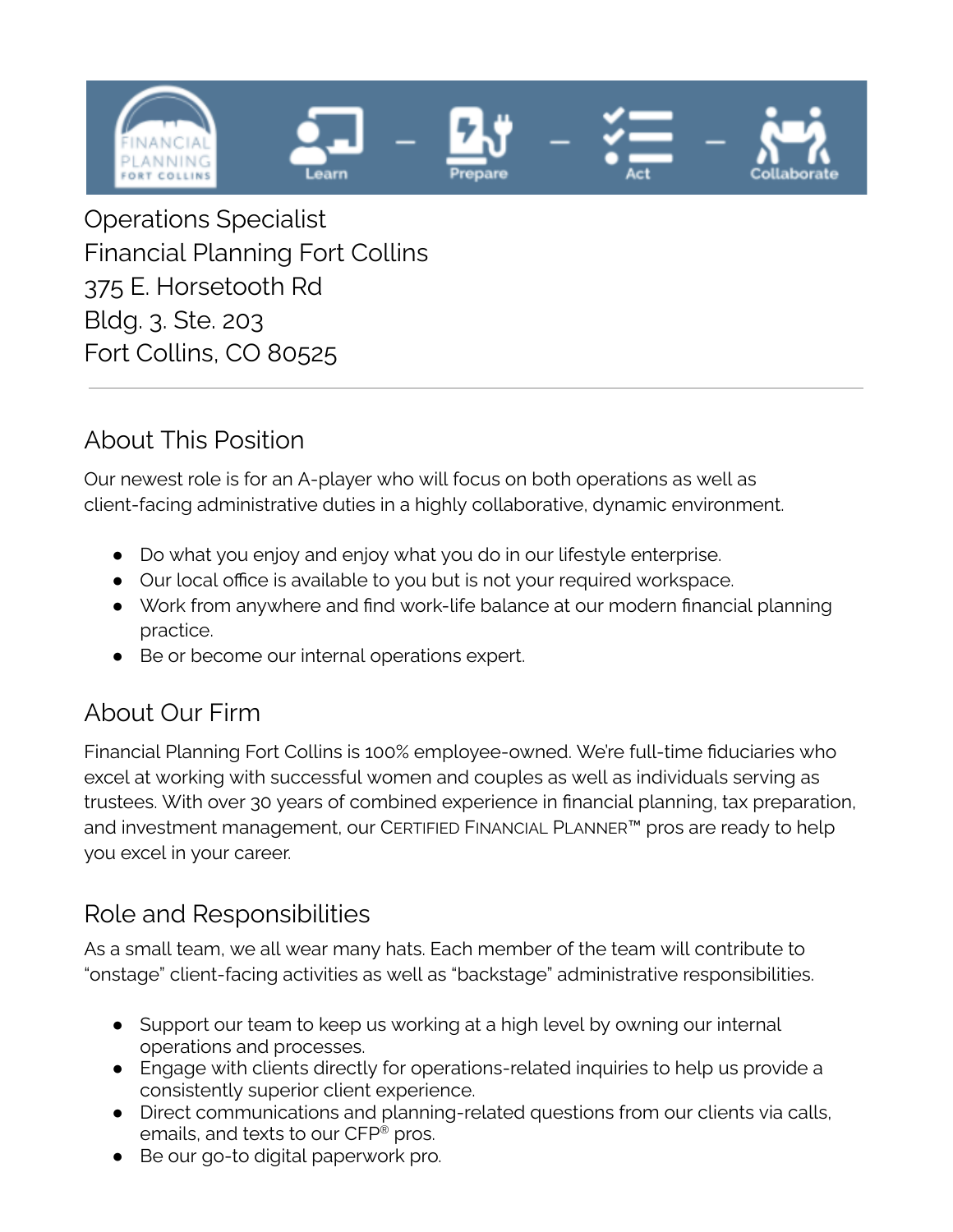- Manage our cloud-based file system.
- Update our Client Service Manual to keep up with and document our ever-improving client service process.
- Coordinate with other professional service providers for the benefit of our clients and our processes.
- Other duties as required.

# Qualifications, Education, Skills

The following competencies are not required but will give you a head start in our vetting process.

- 3+ years' experience in a personal finance-related position with operations responsibilities
- Bachelor's degree
- Self-driven and self-starting
- Customer service experience
- Strong interpersonal communication skills (verbal and written)
- Highly proficient technology skills
- Ability to remain discreet and keep private information private
- Ability to adjust to changing priorities, get back on track after frequent interruptions, and stick to deadlines
- Corny joke appreciation and/or tolerance

# Our Tech Stack

You will use the following apps and tools, and we will train the right individual as needed. Bonus points if you're already familiar with any of the stuff below!

• Adobe Acrobat, Betterment for Advisors, Charles Schwab, DocuSign, Google Workspace, Laserapp, OnceHub, Orion, QuickBooks Online, RightCapital, RingCentral, Riskalyze, Salesforce, ShareFile, TD Ameritrade Veo One, and Zoom.

# Compensation

This is a full-time salaried (W-2) position eligible for our listed benefits.

Annual Salary

● \$45,000 - \$55,000 *plus* quarterly bonus of up to 20%

#### **Benefits**

- $\bullet$  401(k) with 100% match up to  $5\%$
- Health, Dental, and Vision insurance
	- In our small group plan, FPFoCo covers 50% of premiums for employees and 33% for spouse or domestic partner and/or dependant(s)